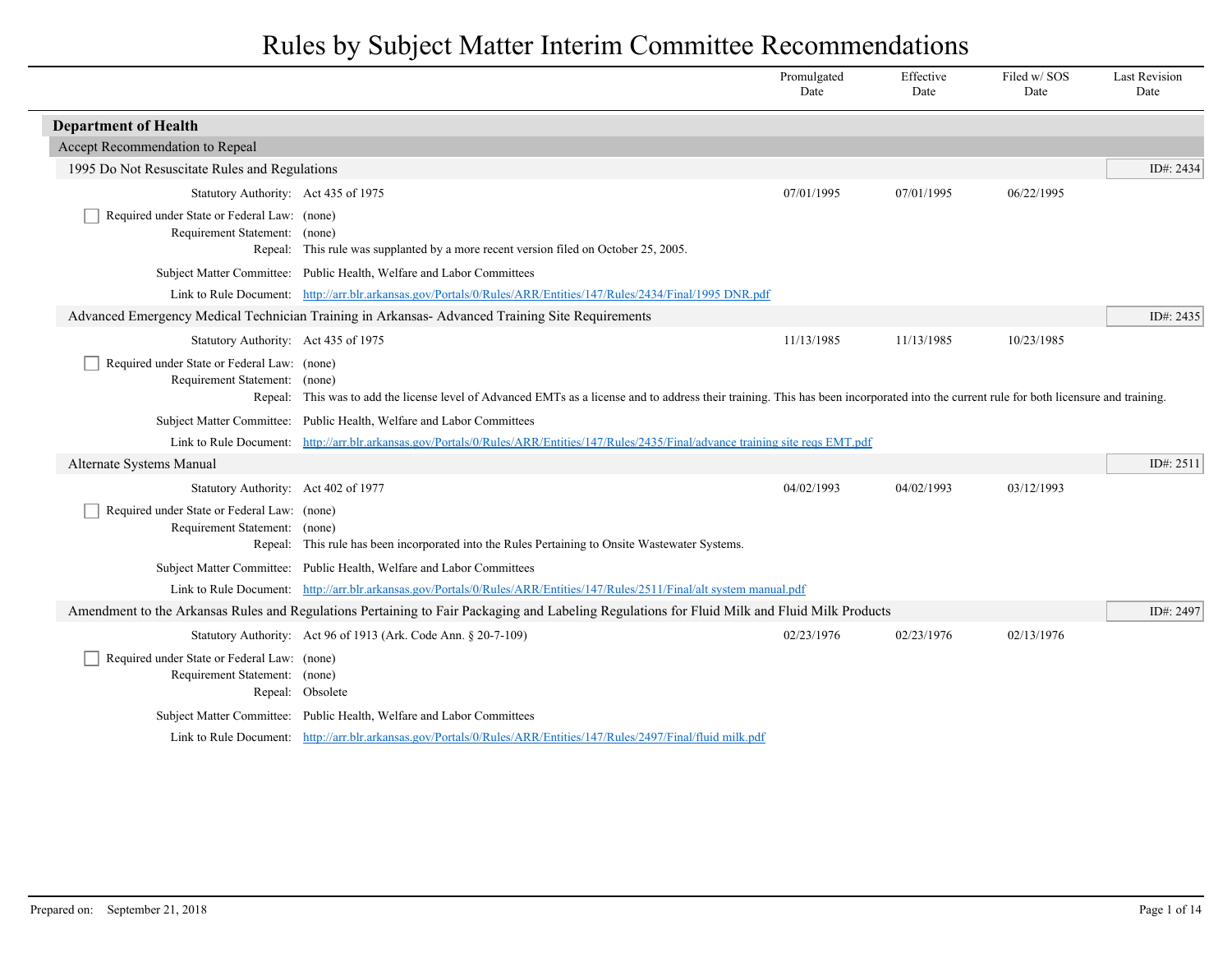|  |                                                                              |                                                                                                                                          | Promulgated<br>Date | Effective<br>Date | Filed w/SOS<br>Date | <b>Last Revision</b><br>Date |
|--|------------------------------------------------------------------------------|------------------------------------------------------------------------------------------------------------------------------------------|---------------------|-------------------|---------------------|------------------------------|
|  |                                                                              | Amendments to the Guide for Interpreting the Rules and Regulations Pertaining to Food Service Establishments                             |                     |                   |                     | ID#: 2491                    |
|  |                                                                              | Statutory Authority: Act 96 of 1913 (Ark. Code Ann. § 20-7-109)                                                                          | 06/06/1977          | 06/06/1977        | 05/27/1977          |                              |
|  | Required under State or Federal Law: (none)<br>Requirement Statement: (none) | Repeal: Obsolete                                                                                                                         |                     |                   |                     |                              |
|  |                                                                              | Subject Matter Committee: Public Health, Welfare and Labor Committees                                                                    |                     |                   |                     |                              |
|  |                                                                              | Link to Rule Document: http://arr.blr.arkansas.gov/Portals/0/Rules/ARR/Entities/147/Rules/2491/Final/guide interp food establishment.pdf |                     |                   |                     |                              |
|  | Conditions for Coverage of Services of Independent Laboratories              |                                                                                                                                          |                     |                   |                     | ID#: 9113                    |
|  | Statutory Authority: Act 96 of 1913                                          |                                                                                                                                          | 07/11/1966          | 07/11/1966        | 07/01/1966          |                              |
|  | Required under State or Federal Law: (none)<br>Requirement Statement: (none) | Repeal: Not aware of this one.                                                                                                           |                     |                   |                     |                              |
|  |                                                                              | Subject Matter Committee: Public Health, Welfare and Labor Committees                                                                    |                     |                   |                     |                              |
|  |                                                                              | Link to Rule Document: http://arr.blr.arkansas.gov/Portals/0/Rules/ARR/Entities/147/Rules/9113/Final/coverage independent labs.pdf       |                     |                   |                     |                              |
|  | <b>Emergency Medical Services Disciplinary</b>                               |                                                                                                                                          |                     |                   |                     | ID#: 9115                    |
|  | Statutory Authority: Act 96 of 1913                                          |                                                                                                                                          | 03/07/1987          | 03/07/1987        | 02/17/1987          |                              |
|  | Required under State or Federal Law: (none)<br>Requirement Statement: (none) | Repeal: Not needed.                                                                                                                      |                     |                   |                     |                              |
|  |                                                                              | Subject Matter Committee: Public Health, Welfare and Labor Committees                                                                    |                     |                   |                     |                              |
|  |                                                                              | Link to Rule Document: http://arr.blr.arkansas.gov/Portals/0/Rules/ARR/Entities/147/Rules/9115/Final/EMS disciplinary.pdf                |                     |                   |                     |                              |
|  | Enhanced Basic Life Support - Ambulance Services (EMT-Defibrillation)        |                                                                                                                                          |                     |                   |                     | ID#: 9108                    |
|  | Statutory Authority: Act 435 of 1975                                         |                                                                                                                                          | 08/06/1990          | 08/06/1990        | 07/27/1990          |                              |
|  | Required under State or Federal Law: (none)<br>Requirement Statement: (none) | Repeal: This license has not been effective for decades.                                                                                 |                     |                   |                     |                              |
|  |                                                                              | Subject Matter Committee: Public Health, Welfare and Labor Committees                                                                    |                     |                   |                     |                              |
|  |                                                                              | Link to Rule Document: http://arr.blr.arkansas.gov/Portals/0/Rules/ARR/Entities/147/Rules/9108/Final/EMT enhanced basic life support.pdf |                     |                   |                     |                              |
|  | Food, Drug, and Cosmetic Act (advertising use of colored lights)             |                                                                                                                                          |                     |                   |                     | ID#: 2482                    |
|  |                                                                              | Statutory Authority: Ark. Stat. Ann. 1947 section 19 82-119; 1947 of Act 415 of 1953                                                     | 02/12/1964          | 02/12/1964        | 02/02/1964          |                              |
|  | Required under State or Federal Law: (none)<br>Requirement Statement: (none) | Repeal: No longer needed                                                                                                                 |                     |                   |                     |                              |
|  |                                                                              | Subject Matter Committee: Public Health, Welfare and Labor Committees                                                                    |                     |                   |                     |                              |
|  |                                                                              | Link to Rule Document: http://arr.blr.arkansas.gov/Portals/0/Rules/ARR/Entities/147/Rules/2482/Final/Colored Lights.pdf                  |                     |                   |                     |                              |
|  |                                                                              |                                                                                                                                          |                     |                   |                     |                              |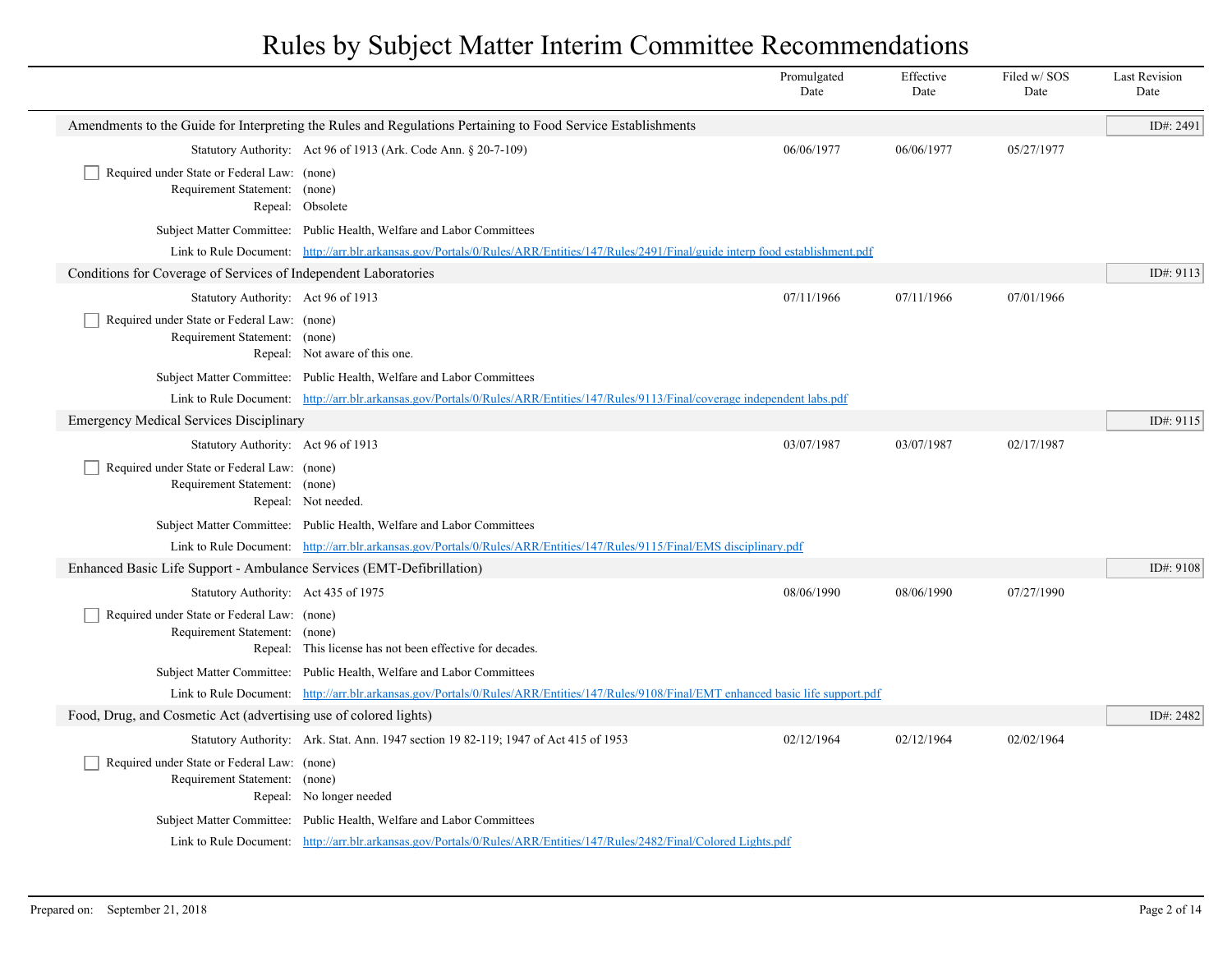|                                                                              |                                                                                                                                                                                                 | Promulgated<br>Date | Effective<br>Date | Filed w/SOS<br>Date | <b>Last Revision</b><br>Date |
|------------------------------------------------------------------------------|-------------------------------------------------------------------------------------------------------------------------------------------------------------------------------------------------|---------------------|-------------------|---------------------|------------------------------|
|                                                                              | Principles of Reimbursement for Provider Costs and for Services by Hospital-Based Physicians                                                                                                    |                     |                   |                     | ID#: 9117                    |
| Statutory Authority: Act 96 of 1913                                          |                                                                                                                                                                                                 | 01/11/1967          | 01/11/1967        | 01/01/1967          |                              |
| Required under State or Federal Law: (none)<br>Requirement Statement: (none) | Repeal: ADH has no authority over a physician practice. HFS is authorized to license hospital but no authority for any fee setting repeal. Unable to locate file.                               |                     |                   |                     |                              |
|                                                                              | Subject Matter Committee: Public Health, Welfare and Labor Committees                                                                                                                           |                     |                   |                     |                              |
|                                                                              | Link to Rule Document: http://arr.blr.arkansas.gov/Portals/0/Rules/ARR/Entities/147/Rules/9117/Final/reimbursement for provider costs.pdf                                                       |                     |                   |                     |                              |
| Regulation #4 of Rules Pertaining to Vital Statistics                        |                                                                                                                                                                                                 |                     |                   |                     | ID#: 9116                    |
| Statutory Authority: Act 96 of 1913                                          |                                                                                                                                                                                                 | 10/24/1977          | 10/24/1977        | 10/14/1977          |                              |
| Required under State or Federal Law: (none)<br>Requirement Statement: (none) | Repeal: No longer needed                                                                                                                                                                        |                     |                   |                     |                              |
|                                                                              | Subject Matter Committee: Public Health, Welfare and Labor Committees                                                                                                                           |                     |                   |                     |                              |
|                                                                              | Link to Rule Document: http://arr.blr.arkansas.gov/Portals/0/Rules/ARR/Entities/147/Rules/9116/Final/amnd 4 vital stats.pdf                                                                     |                     |                   |                     |                              |
| Regulations Pertaining to Narcotic Drugs                                     |                                                                                                                                                                                                 |                     |                   |                     | ID#: 2394                    |
|                                                                              | Statutory Authority: Ark. Code Ann. § 20-64-219                                                                                                                                                 | 05/28/1964          | 05/28/1964        | 05/18/1964          |                              |
| Required under State or Federal Law: (none)<br>Requirement Statement: (none) | Repeal: Not aware of this one.                                                                                                                                                                  |                     |                   |                     |                              |
|                                                                              | Subject Matter Committee: Public Health, Welfare and Labor Committees                                                                                                                           |                     |                   |                     |                              |
|                                                                              | Link to Rule Document: http://arr.blr.arkansas.gov/Portals/0/Rules/ARR/Entities/147/Rules/2394/Final/narcotic drugs.pdf                                                                         |                     |                   |                     |                              |
| Restricted Plumbers License Residential Maintenance                          |                                                                                                                                                                                                 |                     |                   |                     | ID#: 2429                    |
|                                                                              | Statutory Authority: Act 96 of 1913 as amended; Act 200 of 1951 as amended                                                                                                                      | 05/09/1988          | 05/09/1988        | 05/29/1988          |                              |
| Required under State or Federal Law: (none)<br>Requirement Statement:        | (none)<br>Repeal: The licensing rule is obsolete and not being used.                                                                                                                            |                     |                   |                     |                              |
|                                                                              | Subject Matter Committee: Public Health, Welfare and Labor Committees                                                                                                                           |                     |                   |                     |                              |
|                                                                              | Link to Rule Document: http://arr.blr.arkansas.gov/Portals/0/Rules/ARR/Entities/147/Rules/2429/Final/restricted res plumber.pdf                                                                 |                     |                   |                     |                              |
|                                                                              | Rules and Regulations Certification of Clinical Laboratories Doing Prenatal and Other Official Seriological Tests for Syphilis                                                                  |                     |                   |                     | ID#: 2398                    |
|                                                                              | Statutory Authority: Act 96 of 1913 as amended; Ark. Code Ann. § 20-7-102—126; Act 71 of 1947                                                                                                   | 06/15/1994          | 06/15/1994        | 05/26/1994          |                              |
| Required under State or Federal Law: (none)<br>Requirement Statement: (none) | Repeal: Clinical labs are not state licensed. All clinical labs must have a federal certificate- CLIAThe requirements of CLIA apply to all types of testing. Unfamiliar with this law--- repeal |                     |                   |                     |                              |
|                                                                              | Subject Matter Committee: Public Health, Welfare and Labor Committees                                                                                                                           |                     |                   |                     |                              |
|                                                                              | Link to Rule Document: http://arr.blr.arkansas.gov/Portals/0/Rules/ARR/Entities/147/Rules/2398/Final/prenatal seriological tests.pdf                                                            |                     |                   |                     |                              |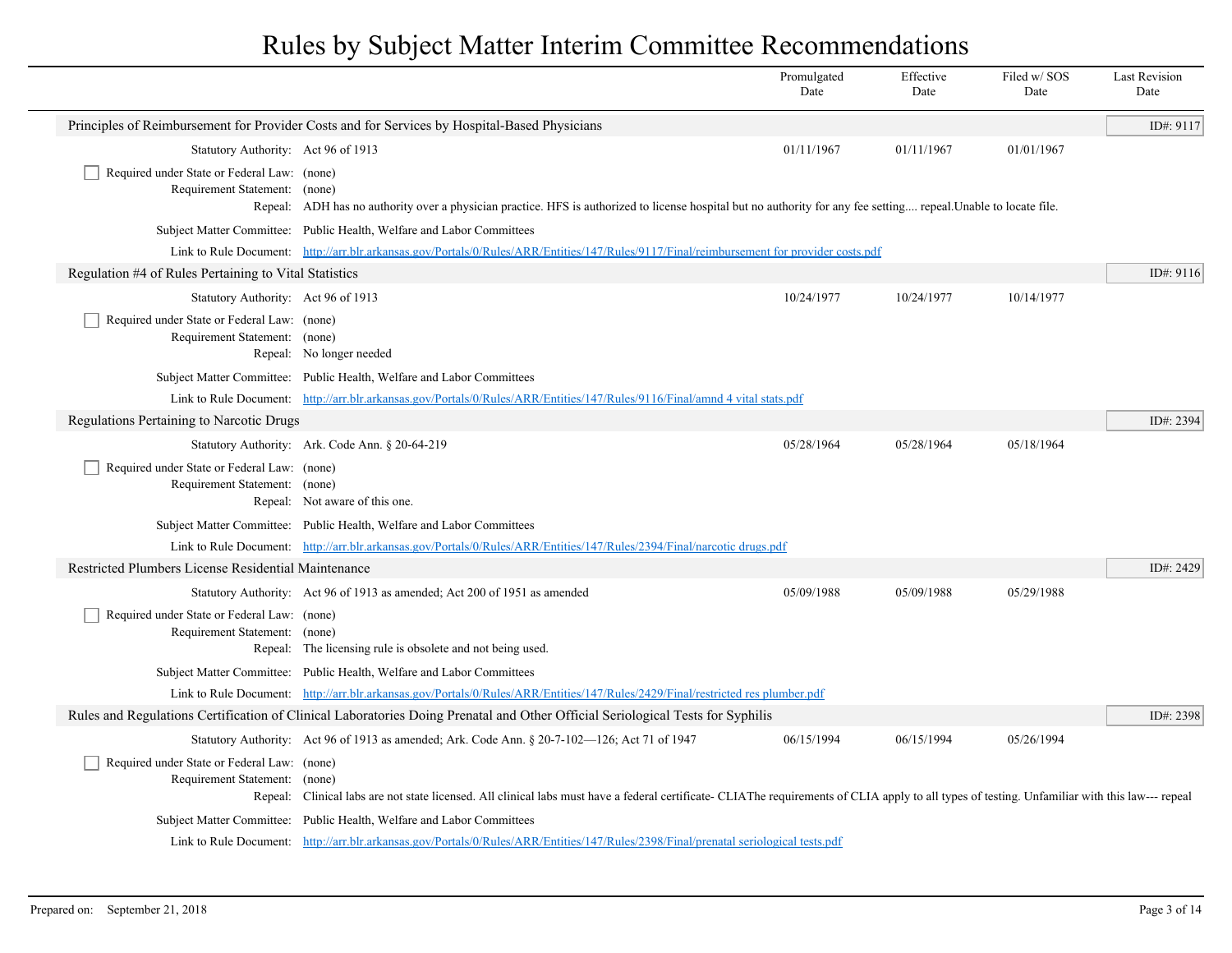|                                                                              |                                                                                                                                                                                                                                                                       | Promulgated<br>Date | Effective<br>Date | Filed w/ SOS<br>Date | <b>Last Revision</b><br>Date |
|------------------------------------------------------------------------------|-----------------------------------------------------------------------------------------------------------------------------------------------------------------------------------------------------------------------------------------------------------------------|---------------------|-------------------|----------------------|------------------------------|
| Rules and Regulations for Birth and Death Reporting                          |                                                                                                                                                                                                                                                                       |                     |                   |                      | ID#: 2422                    |
|                                                                              | Statutory Authority: Act 96 of 1913 as amended and Act 85 of 1881 (Ark stats 1947, s82-110)                                                                                                                                                                           | 09/26/1964          | 09/26/1964        | 09/16/1964           |                              |
| Required under State or Federal Law: (none)<br>Requirement Statement: (none) | Repeal: No longer needed                                                                                                                                                                                                                                              |                     |                   |                      |                              |
|                                                                              | Subject Matter Committee: Public Health, Welfare and Labor Committees                                                                                                                                                                                                 |                     |                   |                      |                              |
|                                                                              | Link to Rule Document: http://arr.blr.arkansas.gov/Portals/0/Rules/ARR/Entities/147/Rules/2422/Final/birth death reporting.pdf                                                                                                                                        |                     |                   |                      |                              |
|                                                                              | Rules and Regulations for Fees for Influenza Vaccinations Within the State of Arkansas                                                                                                                                                                                |                     |                   |                      | ID#: 2411                    |
|                                                                              | Statutory Authority: Act 387 of 1989 (Ark. Code Ann. § 20-7-129)                                                                                                                                                                                                      | 10/28/2000          | 10/28/2000        | 10/18/2000           |                              |
| Required under State or Federal Law: (none)<br>Requirement Statement: (none) | Repeal: No longer needed with the passage of Act 564 of 2013 (Ark. Code Ann. §20-7-129).                                                                                                                                                                              |                     |                   |                      |                              |
|                                                                              | Subject Matter Committee: Public Health, Welfare and Labor Committees                                                                                                                                                                                                 |                     |                   |                      |                              |
|                                                                              | Link to Rule Document: http://arr.blr.arkansas.gov/Portals/0/Rules/ARR/Entities/147/Rules/2411/Final/fees flu vaccination.pdf                                                                                                                                         |                     |                   |                      |                              |
| Rules and Regulations for Health Maintenance Organizations in Arkansas       |                                                                                                                                                                                                                                                                       |                     |                   |                      | ID#: 2513                    |
|                                                                              | Statutory Authority: Act 454 of 1975, Ark. Code Ann. § 23-76-101 et seq.                                                                                                                                                                                              | 09/10/1998          | 09/10/1998        | 08/31/1998           |                              |
| Required under State or Federal Law: (none)<br>Requirement Statement: (none) | Repeal: Act 1433 of 2013.                                                                                                                                                                                                                                             |                     |                   |                      |                              |
|                                                                              | Subject Matter Committee: Public Health, Welfare and Labor Committees                                                                                                                                                                                                 |                     |                   |                      |                              |
|                                                                              | Link to Rule Document: http://arr.blr.arkansas.gov/Portals/0/Rules/ARR/Entities/147/Rules/2513/Final/HMOs.pdf                                                                                                                                                         |                     |                   |                      |                              |
| Rules and Regulations for Mass Casualty Incidents                            |                                                                                                                                                                                                                                                                       |                     |                   |                      | ID#: 2438                    |
|                                                                              | Statutory Authority: Ark. Code Ann. §§ 20-13-201—209, 211, 213; Ark. Code Ann. §§ 20-13-1001—1006;<br>Ark. Code Ann. § 20-7-109                                                                                                                                       | 08/26/2000          | 08/26/2000        | 08/16/2000           |                              |
| Required under State or Federal Law: (none)<br>Requirement Statement: (none) | Repeal: These are outdated and not used. any future requirements could be incorporated into the EMS rule.                                                                                                                                                             |                     |                   |                      |                              |
|                                                                              | Subject Matter Committee: Public Health, Welfare and Labor Committees                                                                                                                                                                                                 |                     |                   |                      |                              |
|                                                                              | Link to Rule Document: http://arr.blr.arkansas.gov/Portals/0/Rules/ARR/Entities/147/Rules/2438/Final/mass casualty incident.pdf                                                                                                                                       |                     |                   |                      |                              |
| Rules and Regulations for Scoliosis Screening                                |                                                                                                                                                                                                                                                                       |                     |                   |                      | ID#: 2400                    |
|                                                                              | Statutory Authority: Ark. Code Ann. § 20-15-803                                                                                                                                                                                                                       | 11/01/2007          | 11/01/2007        | 12/04/2007           |                              |
| Required under State or Federal Law: (none)<br>Requirement Statement: (none) | Repeal: Most healthcare professionals do not support school screening. According to the American Academy of Pediatrics it should be done with wellness visits. Schools are doing it so<br>the legislation should be updated to mirror the latest scientific evidence. |                     |                   |                      |                              |
|                                                                              | Subject Matter Committee: Public Health, Welfare and Labor Committees                                                                                                                                                                                                 |                     |                   |                      |                              |
|                                                                              | Link to Rule Document: http://arr.blr.arkansas.gov/Portals/0/Rules/ARR/Entities/147/Rules/2400/Final/scoliosis.pdf                                                                                                                                                    |                     |                   |                      |                              |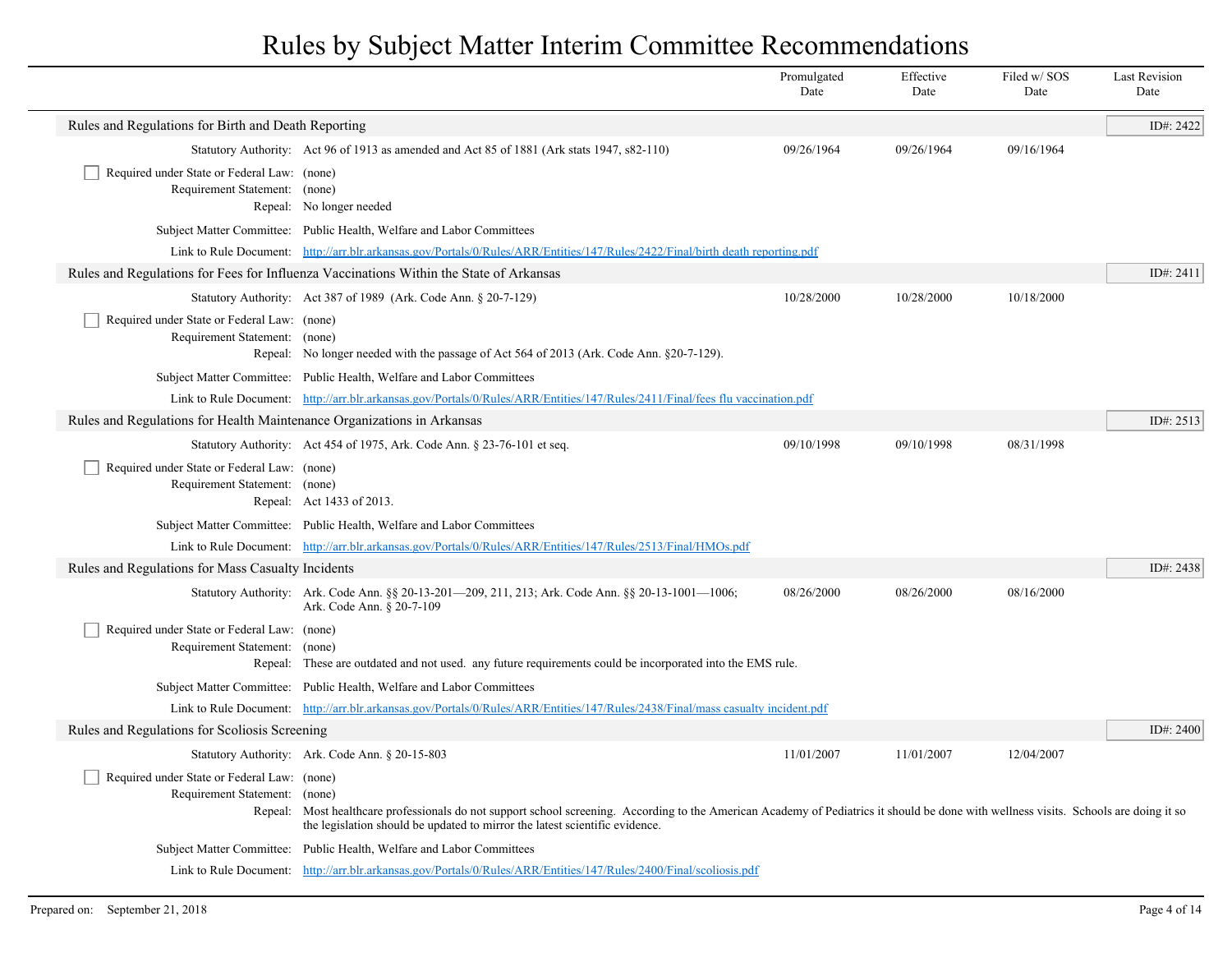|                                                                              |                                                                                                                               | Promulgated<br>Date | Effective<br>Date | Filed w/SOS<br>Date | <b>Last Revision</b><br>Date |
|------------------------------------------------------------------------------|-------------------------------------------------------------------------------------------------------------------------------|---------------------|-------------------|---------------------|------------------------------|
| Rules and Regulations for Stretcher Ambulances                               |                                                                                                                               |                     |                   |                     | ID#: 2437                    |
|                                                                              | Statutory Authority: Ark. Code Ann. §§ 20-13-202, 213                                                                         | 11/20/2000          | 11/20/2000        | 11/10/2000          |                              |
| Required under State or Federal Law: (none)                                  |                                                                                                                               |                     |                   |                     |                              |
| Requirement Statement: (none)                                                | Repeal: These are incorporated into the current EMS Rules.                                                                    |                     |                   |                     |                              |
|                                                                              | Subject Matter Committee: Public Health, Welfare and Labor Committees                                                         |                     |                   |                     |                              |
|                                                                              | Link to Rule Document: http://arr.blr.arkansas.gov/Portals/0/Rules/ARR/Entities/147/Rules/2437/Final/stretcher ambulances.pdf |                     |                   |                     |                              |
|                                                                              | Rules and Regulations of the Arkansas Board of Health Pertaining to Food Salvage                                              |                     |                   |                     | ID#: 2484                    |
|                                                                              | Statutory Authority: Ark. Code Ann. § 20-57-102                                                                               | 01/11/1970          | 01/11/1970        | 01/01/1970          |                              |
| Required under State or Federal Law: (none)                                  |                                                                                                                               |                     |                   |                     |                              |
| Requirement Statement: (none)                                                |                                                                                                                               |                     |                   |                     |                              |
|                                                                              | Repeal: Covered by the Food Service Establishment rule.                                                                       |                     |                   |                     |                              |
|                                                                              | Subject Matter Committee: Public Health, Welfare and Labor Committees                                                         |                     |                   |                     |                              |
|                                                                              | Link to Rule Document: http://arr.blr.arkansas.gov/Portals/0/Rules/ARR/Entities/147/Rules/2484/Final/food salvagers guide.pdf |                     |                   |                     |                              |
| Rules and Regulations Pertaining to Bakeries and Candy Factories             |                                                                                                                               |                     |                   |                     | ID#: 2500                    |
|                                                                              | Statutory Authority: Act 96 of 1913 (Ark. Code Ann. § 20-7-109)                                                               | 07/06/1972          | 07/06/1972        | 06/26/1972          |                              |
| Required under State or Federal Law: (none)                                  |                                                                                                                               |                     |                   |                     |                              |
| Requirement Statement: (none)                                                | Repeal: Falls under good manufacturing processes rule.                                                                        |                     |                   |                     |                              |
|                                                                              | Subject Matter Committee: Public Health, Welfare and Labor Committees                                                         |                     |                   |                     |                              |
|                                                                              | Link to Rule Document: http://arr.blr.arkansas.gov/Portals/0/Rules/ARR/Entities/147/Rules/2500/Final/Candy Bakeries.pdf       |                     |                   |                     |                              |
| Rules and Regulations Pertaining to Bottling Plants                          |                                                                                                                               |                     |                   |                     | ID#: 2489                    |
|                                                                              | Statutory Authority: Act 96 of 1913, Ark Stat 1947 82-110                                                                     | 07/06/1972          | 07/06/1972        | 06/26/1972          |                              |
| Required under State or Federal Law: (none)                                  |                                                                                                                               |                     |                   |                     |                              |
| Requirement Statement: (none)                                                |                                                                                                                               |                     |                   |                     |                              |
|                                                                              | Repeal: Falls under good manufacturing processes rule                                                                         |                     |                   |                     |                              |
|                                                                              | Subject Matter Committee: Public Health, Welfare and Labor Committees                                                         |                     |                   |                     |                              |
|                                                                              | Link to Rule Document: http://arr.blr.arkansas.gov/Portals/0/Rules/ARR/Entities/147/Rules/2489/Final/bottling plants.pdf      |                     |                   |                     |                              |
| Rules and Regulations Pertaining to Camps                                    |                                                                                                                               |                     |                   |                     | ID#: 2488                    |
|                                                                              | Statutory Authority: Ark. Code Ann. § 20-7-109                                                                                | 08/13/1967          | 08/13/1967        | 08/03/1967          |                              |
| Required under State or Federal Law: (none)<br>Requirement Statement: (none) |                                                                                                                               |                     |                   |                     |                              |
|                                                                              | Repeal: Rule is obsolete.                                                                                                     |                     |                   |                     |                              |
|                                                                              | Subject Matter Committee: Public Health, Welfare and Labor Committees                                                         |                     |                   |                     |                              |
|                                                                              | Link to Rule Document: http://arr.blr.arkansas.gov/Portals/0/Rules/ARR/Entities/147/Rules/2488/Final/camps.pdf                |                     |                   |                     |                              |
|                                                                              |                                                                                                                               |                     |                   |                     |                              |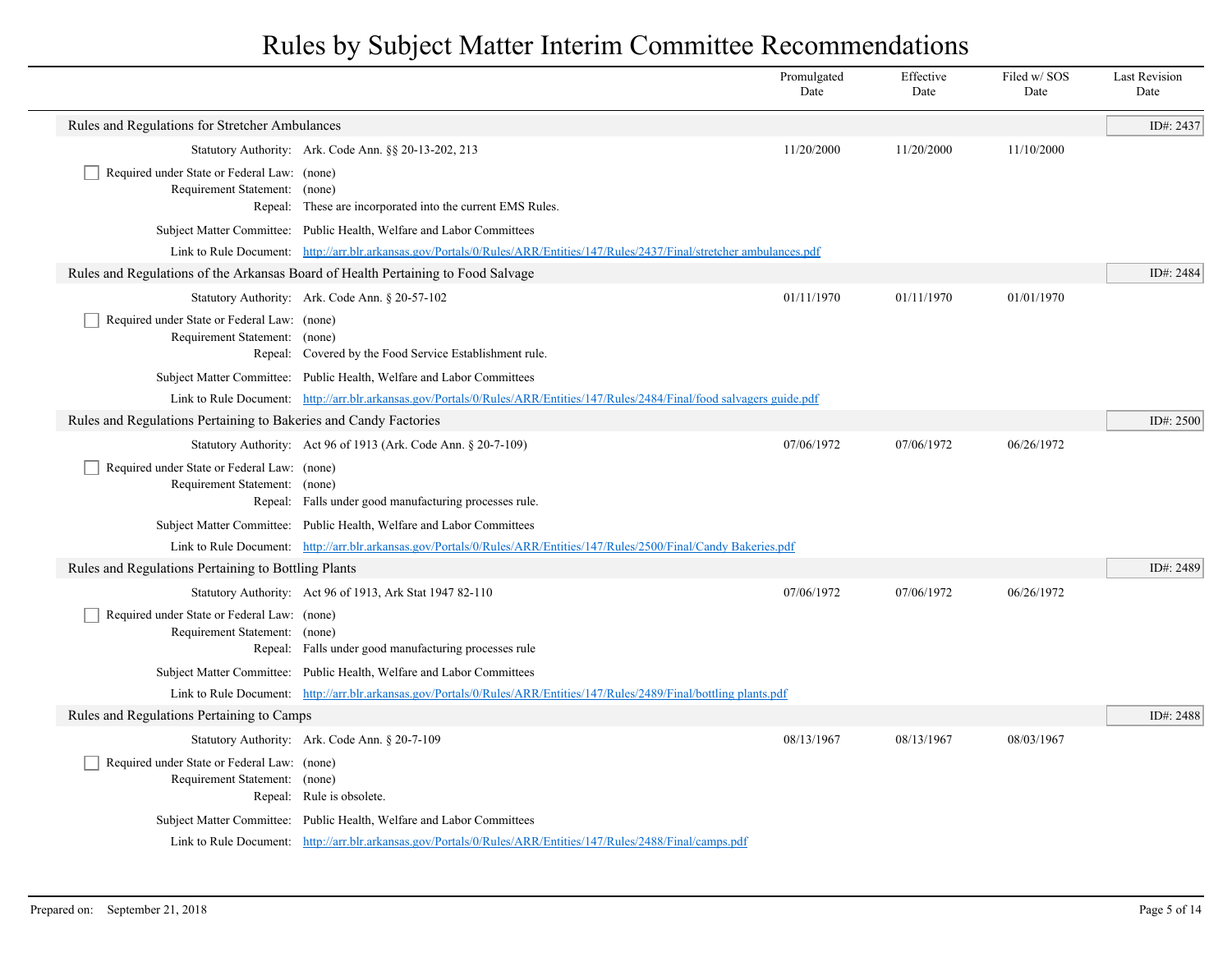|                                                                              |                                                                                                                                                | Promulgated<br>Date | Effective<br>Date | Filed w/SOS<br>Date | <b>Last Revision</b><br>Date |
|------------------------------------------------------------------------------|------------------------------------------------------------------------------------------------------------------------------------------------|---------------------|-------------------|---------------------|------------------------------|
| Rules and Regulations Pertaining to Domiciliary Care Establishments          |                                                                                                                                                |                     |                   |                     | ID#: 2514                    |
|                                                                              | Statutory Authority: Act 96 of 1913, Ark. Code Ann. § 20-7-109                                                                                 | 10/31/1970          | 10/31/1970        | 10/21/1970          |                              |
| Required under State or Federal Law: (none)<br>Requirement Statement: (none) | Repeal: No longer needed.                                                                                                                      |                     |                   |                     |                              |
|                                                                              | Subject Matter Committee: Public Health, Welfare and Labor Committees                                                                          |                     |                   |                     |                              |
|                                                                              | Link to Rule Document: http://arr.blr.arkansas.gov/Portals/0/Rules/ARR/Entities/147/Rules/2514/Final/domicilary care.pdf                       |                     |                   |                     |                              |
| Rules and Regulations Pertaining to Drug Precursors                          |                                                                                                                                                |                     |                   |                     | ID#: 2386                    |
|                                                                              | Statutory Authority: Ark. Code Ann. § 5-64-415                                                                                                 | 09/03/1991          | 09/03/1991        | 08/13/1991          |                              |
| Required under State or Federal Law: (none)<br>Requirement Statement: (none) | Repeal: Replaced by 1992 version                                                                                                               |                     |                   |                     |                              |
|                                                                              | Subject Matter Committee: Public Health, Welfare and Labor Committees                                                                          |                     |                   |                     |                              |
|                                                                              | Link to Rule Document: http://arr.blr.arkansas.gov/Portals/0/Rules/ARR/Entities/147/Rules/2386/Final/drug precursor 91.pdf                     |                     |                   |                     |                              |
|                                                                              | Rules and Regulations Pertaining to Financial Assistance to Attend Out-of-State Schools of Mortuary Science                                    |                     |                   |                     | ID#: 2381                    |
| Statutory Authority: Act 113 of 1973                                         |                                                                                                                                                | 11/26/1974          | 11/26/1974        | 11/16/1974          |                              |
| Required under State or Federal Law: (none)<br>Requirement Statement: (none) | Repeal: Obsolete and no longer needed. Was repealed by Act 1259 of 1993.                                                                       |                     |                   |                     |                              |
|                                                                              | Subject Matter Committee: Public Health, Welfare and Labor Committees                                                                          |                     |                   |                     |                              |
|                                                                              | Link to Rule Document: http://arr.blr.arkansas.gov/Portals/0/Rules/ARR/Entities/147/Rules/2381/Final/mortuary science out of state schools.pdf |                     |                   |                     |                              |
|                                                                              | Rules and Regulations Pertaining to Foods Containing No Dairy Products but Made in Semblance of Milk or Diary Products                         |                     |                   |                     | ID#: 2496                    |
|                                                                              | Statutory Authority: Act 96 of 1913 (Ark. Code Ann. § 20-7-109)                                                                                | 11/02/1985          | 11/02/1985        | 10/23/1985          |                              |
| Required under State or Federal Law: (none)<br>Requirement Statement: (none) | Repeal: No longer required                                                                                                                     |                     |                   |                     |                              |
|                                                                              | Subject Matter Committee: Public Health, Welfare and Labor Committees                                                                          |                     |                   |                     |                              |
|                                                                              | Link to Rule Document: http://arr.blr.arkansas.gov/Portals/0/Rules/ARR/Entities/147/Rules/2496/Final/semblance of dairy.pdf                    |                     |                   |                     |                              |
| Rules and Regulations Pertaining to Frozen Food Processing Plants            |                                                                                                                                                |                     |                   |                     | ID#: 2502                    |
|                                                                              | Statutory Authority: Act 96 of 1913 (Ark. Code Ann. § 20-7-109)                                                                                | 09/05/1968          | 09/05/1968        | 08/26/1968          |                              |
| Required under State or Federal Law: (none)<br>Requirement Statement: (none) | Repeal: Repeal no longer required.                                                                                                             |                     |                   |                     |                              |
|                                                                              | Subject Matter Committee: Public Health, Welfare and Labor Committees                                                                          |                     |                   |                     |                              |
|                                                                              | Link to Rule Document: http://arr.blr.arkansas.gov/Portals/0/Rules/ARR/Entities/147/Rules/2502/Final/frozen food plant.pdf                     |                     |                   |                     |                              |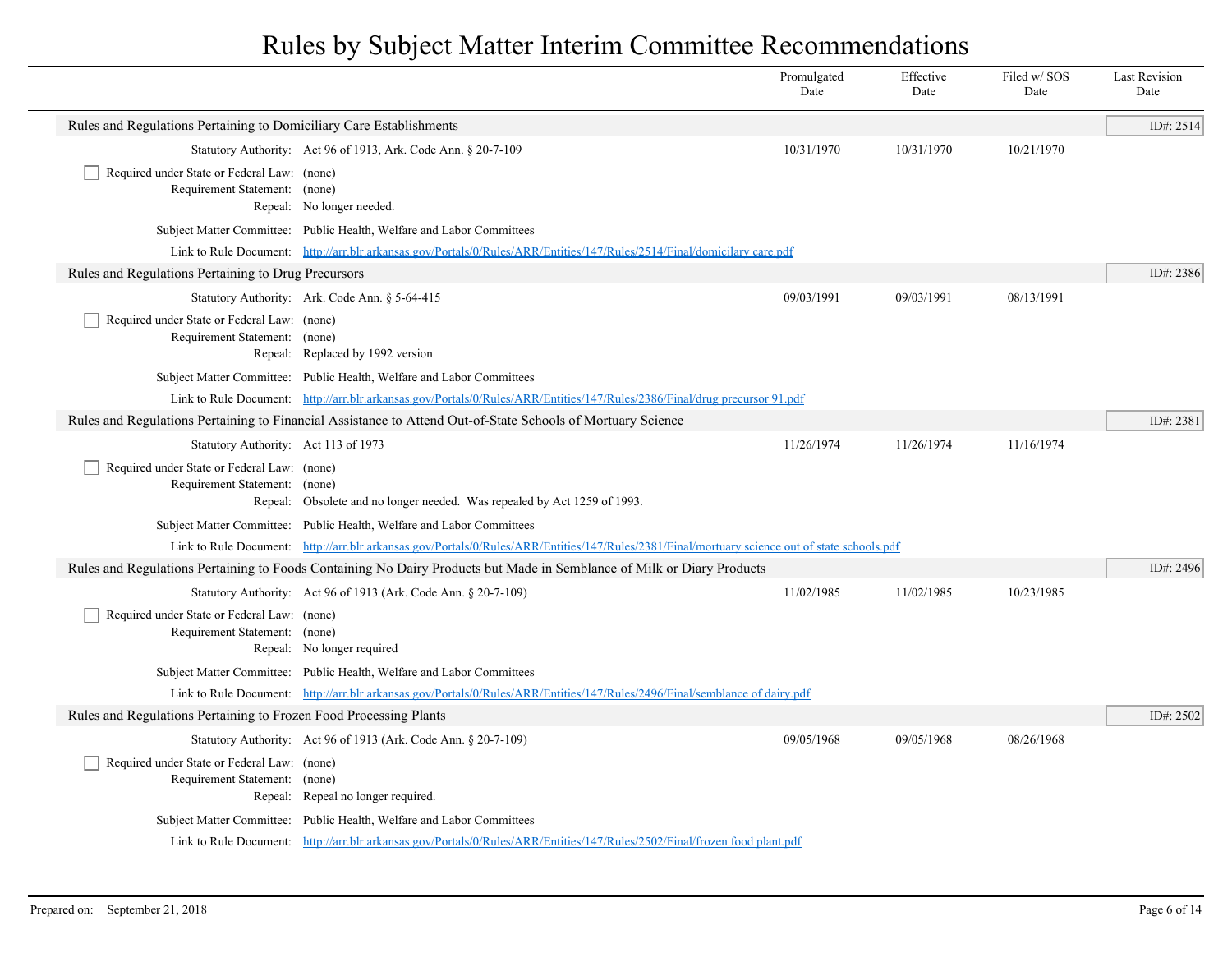|                                                                              |                                                                                                                                              | Promulgated<br>Date | Effective<br>Date | Filed w/SOS<br>Date | <b>Last Revision</b><br>Date |
|------------------------------------------------------------------------------|----------------------------------------------------------------------------------------------------------------------------------------------|---------------------|-------------------|---------------------|------------------------------|
| Rules and Regulations Pertaining to Frozen Yogurt Products                   |                                                                                                                                              |                     |                   |                     | ID#: 2495                    |
|                                                                              | Statutory Authority: Act 96 of 1913 as amended (ark stat 82-110), Act 114 of 1941 (ark stat 82-917) and<br>Act 416 of 1953 (ark stat 82-912) | 11/02/1985          | 11/02/1985        | 10/23/1985          |                              |
| Required under State or Federal Law: (none)<br>Requirement Statement: (none) | Repeal: No longer needed                                                                                                                     |                     |                   |                     |                              |
|                                                                              | Subject Matter Committee: Public Health, Welfare and Labor Committees                                                                        |                     |                   |                     |                              |
|                                                                              | Link to Rule Document: http://arr.blr.arkansas.gov/Portals/0/Rules/ARR/Entities/147/Rules/2495/Final/FroYo.pdf                               |                     |                   |                     |                              |
| Rules and Regulations Pertaining to Grade "A" Milk and Milk Products         |                                                                                                                                              |                     |                   |                     | ID#: 2443                    |
|                                                                              | Statutory Authority: Act 96 of 1913 as amended. (Ark. Code Ann. § 20-7-109) and Act 114 of 1941 (Ark.<br>Code Ann. § 20-59-204)              | 11/13/2000          | 11/13/2000        | 11/03/2000          |                              |
| Required under State or Federal Law: (none)<br>Requirement Statement: (none) | Repeal: Primarily Covered in PMO                                                                                                             |                     |                   |                     |                              |
|                                                                              | Subject Matter Committee: Public Health, Welfare and Labor Committees                                                                        |                     |                   |                     |                              |
|                                                                              | Link to Rule Document: http://arr.blr.arkansas.gov/Portals/0/Rules/ARR/Entities/147/Rules/2443/Final/grade A milk.pdf                        |                     |                   |                     |                              |
|                                                                              | Rules and Regulations pertaining to Handwashing in a Food Service Establishment                                                              |                     |                   |                     | ID#: $2441$                  |
|                                                                              | Statutory Authority: Ark. Code Ann. § 20-57-104                                                                                              | 02/22/2002          | 02/22/2002        | 02/12/2002          |                              |
| Required under State or Federal Law: (none)<br>Requirement Statement: (none) | Repeal: Repeal/Contained in the food service establishment regulations.                                                                      |                     |                   |                     |                              |
|                                                                              | Subject Matter Committee: Public Health, Welfare and Labor Committees                                                                        |                     |                   |                     |                              |
|                                                                              | Link to Rule Document: http://arr.blr.arkansas.gov/Portals/0/Rules/ARR/Entities/147/Rules/2441/Final/handwashing.pdf                         |                     |                   |                     |                              |
| Rules and Regulations Pertaining to Hotels and Motels                        |                                                                                                                                              |                     |                   |                     | ID#: 2479                    |
|                                                                              | Statutory Authority: Ark. Code Ann. § 20-7-109                                                                                               | 11/02/1985          | 11/02/1985        | 10/23/1985          |                              |
| Required under State or Federal Law: (none)<br>Requirement Statement: (none) | Repeal: No longer of direct requirement due to other existing rules.                                                                         |                     |                   |                     |                              |
|                                                                              | Subject Matter Committee: Public Health, Welfare and Labor Committees                                                                        |                     |                   |                     |                              |
|                                                                              | Link to Rule Document: http://arr.blr.arkansas.gov/Portals/0/Rules/ARR/Entities/147/Rules/2479/Final/hotel motel.pdf                         |                     |                   |                     |                              |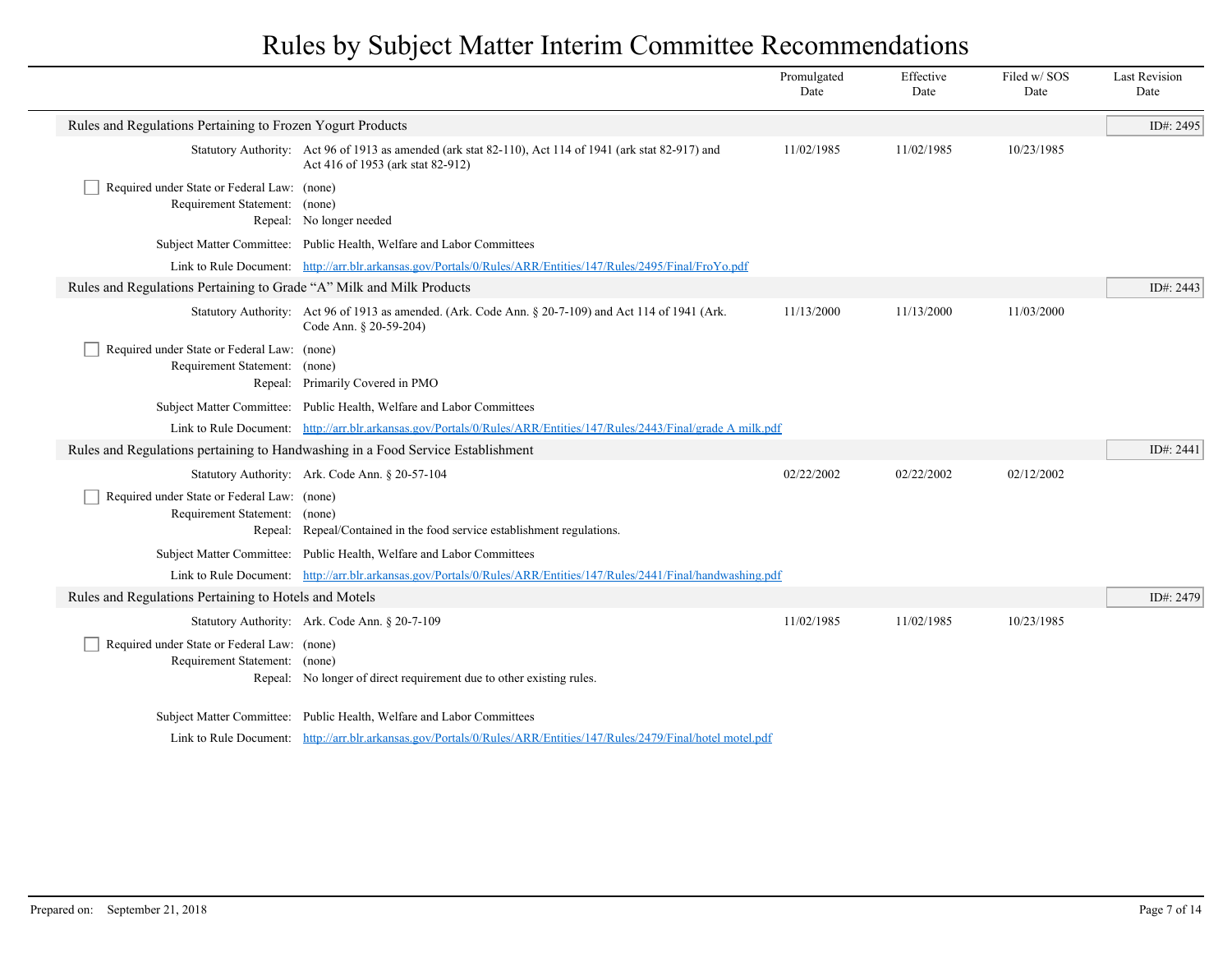|                                                                                  |                                                                                                                                          | Promulgated<br>Date | Effective<br>Date | Filed w/SOS<br>Date | <b>Last Revision</b><br>Date |
|----------------------------------------------------------------------------------|------------------------------------------------------------------------------------------------------------------------------------------|---------------------|-------------------|---------------------|------------------------------|
| Rules and Regulations Pertaining to Hotels, Motels and Rooming Houses            |                                                                                                                                          |                     |                   |                     | ID#: 2480                    |
|                                                                                  | Statutory Authority: Act 96 of 1913 as amended, Ark stats 1947, s82-110                                                                  | 08/13/1967          | 08/13/1967        | 08/03/1967          |                              |
| Required under State or Federal Law: (none)<br>Requirement Statement: (none)     | Repeal: No longer needed.                                                                                                                |                     |                   |                     |                              |
|                                                                                  | Subject Matter Committee: Public Health, Welfare and Labor Committees                                                                    |                     |                   |                     |                              |
|                                                                                  | Link to Rule Document: http://arr.blr.arkansas.gov/Portals/0/Rules/ARR/Entities/147/Rules/2480/Final/hotel motel rooming houses.pdf      |                     |                   |                     |                              |
| Rules and Regulations Pertaining to Immunization Reporting                       |                                                                                                                                          |                     |                   |                     | ID#: 2471                    |
|                                                                                  | Statutory Authority: Act 432 of 1995, Ark. Code Ann. §§ 20-15-1201—1203 and Act 869 of 1997,<br>amendment to Ark. Code Ann. § 20-15-1202 | 08/31/1998          | 08/31/1998        | 08/21/1998          |                              |
| Required under State or Federal Law: (none)<br>Requirement Statement:<br>Repeal: | (none)<br>Replaced by more current rule                                                                                                  |                     |                   |                     |                              |
|                                                                                  | Subject Matter Committee: Public Health, Welfare and Labor Committees                                                                    |                     |                   |                     |                              |
|                                                                                  | Link to Rule Document: http://arr.blr.arkansas.gov/Portals/0/Rules/ARR/Entities/147/Rules/2471/Final/immunization reporting.pdf          |                     |                   |                     |                              |
| Rules and Regulations Pertaining to Insecticide Dispenser                        |                                                                                                                                          |                     |                   |                     | ID#: 2483                    |
|                                                                                  | Statutory Authority: Act 96 of 1913, an amended (Ark. Code Ann. § 20-7-109)                                                              | 02/07/1970          | 02/07/1970        | 01/28/1970          |                              |
| Required under State or Federal Law: (none)<br>Requirement Statement: (none)     | Repeal: No longer required                                                                                                               |                     |                   |                     |                              |
|                                                                                  | Subject Matter Committee: Public Health, Welfare and Labor Committees                                                                    |                     |                   |                     |                              |
|                                                                                  | Link to Rule Document: http://arr.blr.arkansas.gov/Portals/0/Rules/ARR/Entities/147/Rules/2483/Final/insecticide disp.pdf                |                     |                   |                     |                              |
|                                                                                  | Rules and Regulations Pertaining to Marine Toilets and Disposal of Sewage from Boats                                                     |                     |                   |                     | ID#: 2486                    |
| Statutory Authority: Act 147 of 1965                                             |                                                                                                                                          | 01/27/1966          | 01/27/1966        | 01/17/1966          |                              |
| Required under State or Federal Law: (none)<br>Requirement Statement: (none)     | Repeal: Should be a newer version.                                                                                                       |                     |                   |                     |                              |
|                                                                                  | Subject Matter Committee: Public Health, Welfare and Labor Committees                                                                    |                     |                   |                     |                              |
|                                                                                  | Link to Rule Document: http://arr.blr.arkansas.gov/Portals/0/Rules/ARR/Entities/147/Rules/2486/Final/marine boat sewage.pdf              |                     |                   |                     |                              |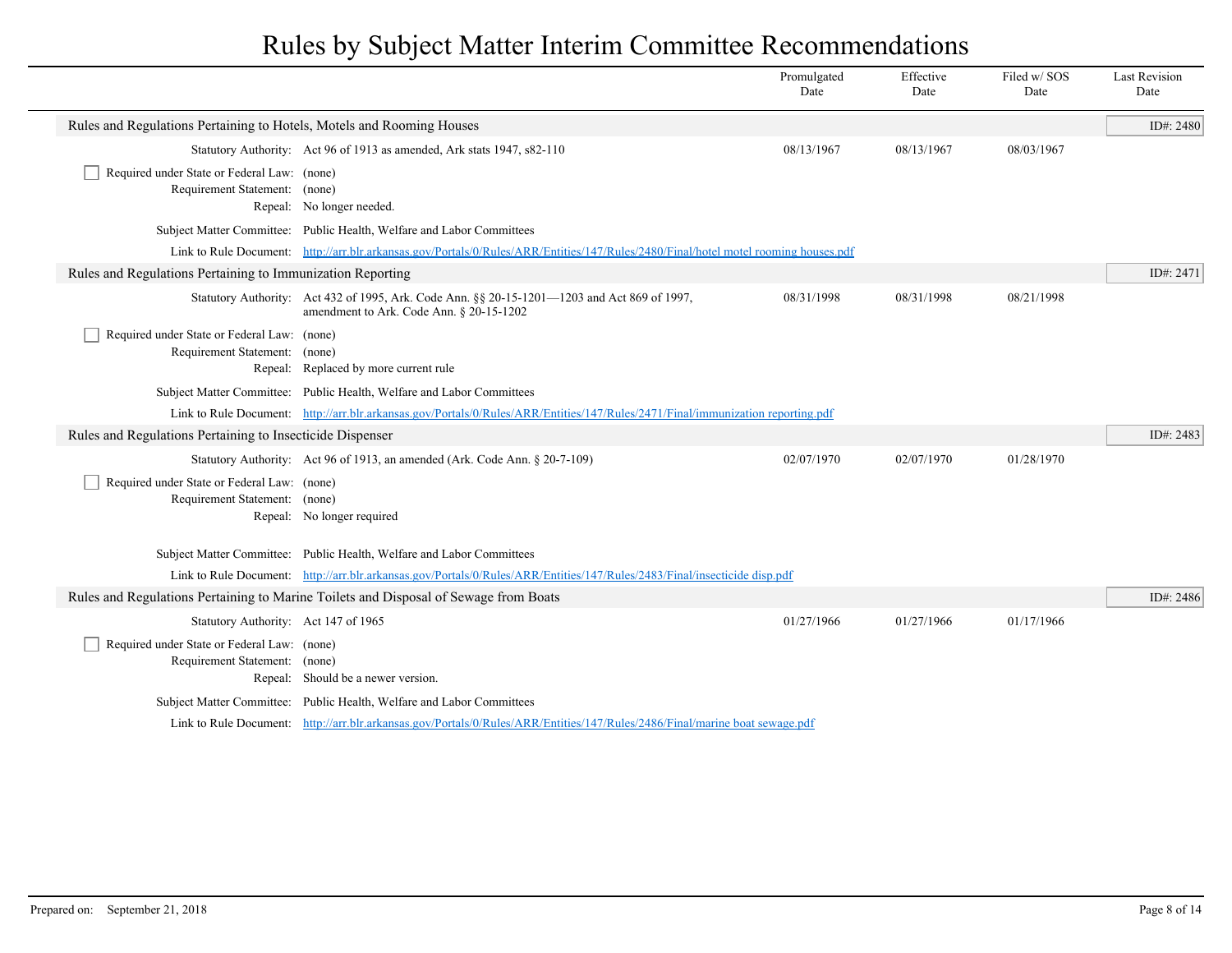|                                                                                  |                                                                                                                                                                                                                           | Promulgated<br>Date | Effective<br>Date | Filed w/ SOS<br>Date | <b>Last Revision</b><br>Date |
|----------------------------------------------------------------------------------|---------------------------------------------------------------------------------------------------------------------------------------------------------------------------------------------------------------------------|---------------------|-------------------|----------------------|------------------------------|
| Rules and Regulations Pertaining to Milk and Milk Products                       |                                                                                                                                                                                                                           |                     |                   |                      | ID#: 2498                    |
|                                                                                  | Statutory Authority: Ark. Code Ann. § 20-7-109                                                                                                                                                                            | 11/02/1985          | 11/02/1985        | 10/23/1985           |                              |
| Required under State or Federal Law: (none)<br>Requirement Statement:<br>Repeal: | (none)<br>A 1960 rule that can likely be repealed. It is the only rule that has the cleaning procedure for ice milk machines explicitly stated; however, the cleaning procedures are now covered<br>by more modern rules. |                     |                   |                      |                              |
|                                                                                  | Subject Matter Committee: Public Health, Welfare and Labor Committees                                                                                                                                                     |                     |                   |                      |                              |
|                                                                                  | Link to Rule Document: http://arr.blr.arkansas.gov/Portals/0/Rules/ARR/Entities/147/Rules/2498/Final/Milk Products.pdf                                                                                                    |                     |                   |                      |                              |
| Rules and Regulations Pertaining to Milk for Manufacturing Purposes              |                                                                                                                                                                                                                           |                     |                   |                      | ID#: 2499                    |
|                                                                                  | Statutory Authority: Act 96 of 1913 (Ark. Code Ann. § 20-7-109)                                                                                                                                                           | 08/26/1987          | 08/26/1987        | 08/07/1987           |                              |
| Required under State or Federal Law: (none)<br>Requirement Statement: (none)     | Repeal: No longer needed.                                                                                                                                                                                                 |                     |                   |                      |                              |
|                                                                                  | Subject Matter Committee: Public Health, Welfare and Labor Committees                                                                                                                                                     |                     |                   |                      |                              |
|                                                                                  | Link to Rule Document: http://arr.blr.arkansas.gov/Portals/0/Rules/ARR/Entities/147/Rules/2499/Final/milk manufacturing.pdf                                                                                               |                     |                   |                      |                              |
| Rules and Regulations Pertaining to Poultry and Rabbit Dressing Plants           |                                                                                                                                                                                                                           |                     |                   |                      | ID#: 2501                    |
|                                                                                  | Statutory Authority: Act 96 of 1913 (Ark. Code Ann. § 20-7-109)                                                                                                                                                           | 06/06/1977          | 06/06/1977        | 05/27/1977           |                              |
| Required under State or Federal Law: (none)<br>Requirement Statement:            | (none)<br>Repeal: No longer needed and covered under alternate rules.                                                                                                                                                     |                     |                   |                      |                              |
|                                                                                  | Subject Matter Committee: Public Health, Welfare and Labor Committees                                                                                                                                                     |                     |                   |                      |                              |
|                                                                                  | Link to Rule Document: http://arr.blr.arkansas.gov/Portals/0/Rules/ARR/Entities/147/Rules/2501/Final/poultry rabbit.pdf                                                                                                   |                     |                   |                      |                              |
|                                                                                  | Rules and Regulations Pertaining to Review of Plans for Food Processing Establishments                                                                                                                                    |                     |                   |                      | ID#: 2492                    |
|                                                                                  | Statutory Authority: Act 96 of 1913 (Ark. Code Ann. § 20-7-109)                                                                                                                                                           | 02/07/1970          | 02/07/1970        | 01/28/1970           |                              |
| Required under State or Federal Law: (none)<br>Requirement Statement:            | (none)<br>Repeal: Plans Required in Food Service Establishment Code Section 8.2 Fees Updated since this date in ACA § 20-7-123                                                                                            |                     |                   |                      |                              |
|                                                                                  | Subject Matter Committee: Public Health, Welfare and Labor Committees                                                                                                                                                     |                     |                   |                      |                              |
|                                                                                  | Link to Rule Document: http://arr.blr.arkansas.gov/Portals/0/Rules/ARR/Entities/147/Rules/2492/Final/review plans food processing.pdf                                                                                     |                     |                   |                      |                              |
|                                                                                  | Rules and Regulations Pertaining to the Arkansas Food Drug and Cosmetic Act Reg. 9.1                                                                                                                                      |                     |                   |                      | ID#: 9104                    |
|                                                                                  | Statutory Authority: Ark Stat 82-1101--82-1123                                                                                                                                                                            | 08/05/1963          | 08/05/1963        | 07/26/1963           |                              |
| Required under State or Federal Law: (none)<br>Requirement Statement:            | (none)<br>Repeal: No longer needed                                                                                                                                                                                        |                     |                   |                      |                              |
|                                                                                  | Subject Matter Committee: Public Health, Welfare and Labor Committees                                                                                                                                                     |                     |                   |                      |                              |
|                                                                                  | Link to Rule Document: http://arr.blr.arkansas.gov/Portals/0/Rules/ARR/Entities/147/Rules/9104/Final/food drug cosmetic 9.1.pdf                                                                                           |                     |                   |                      |                              |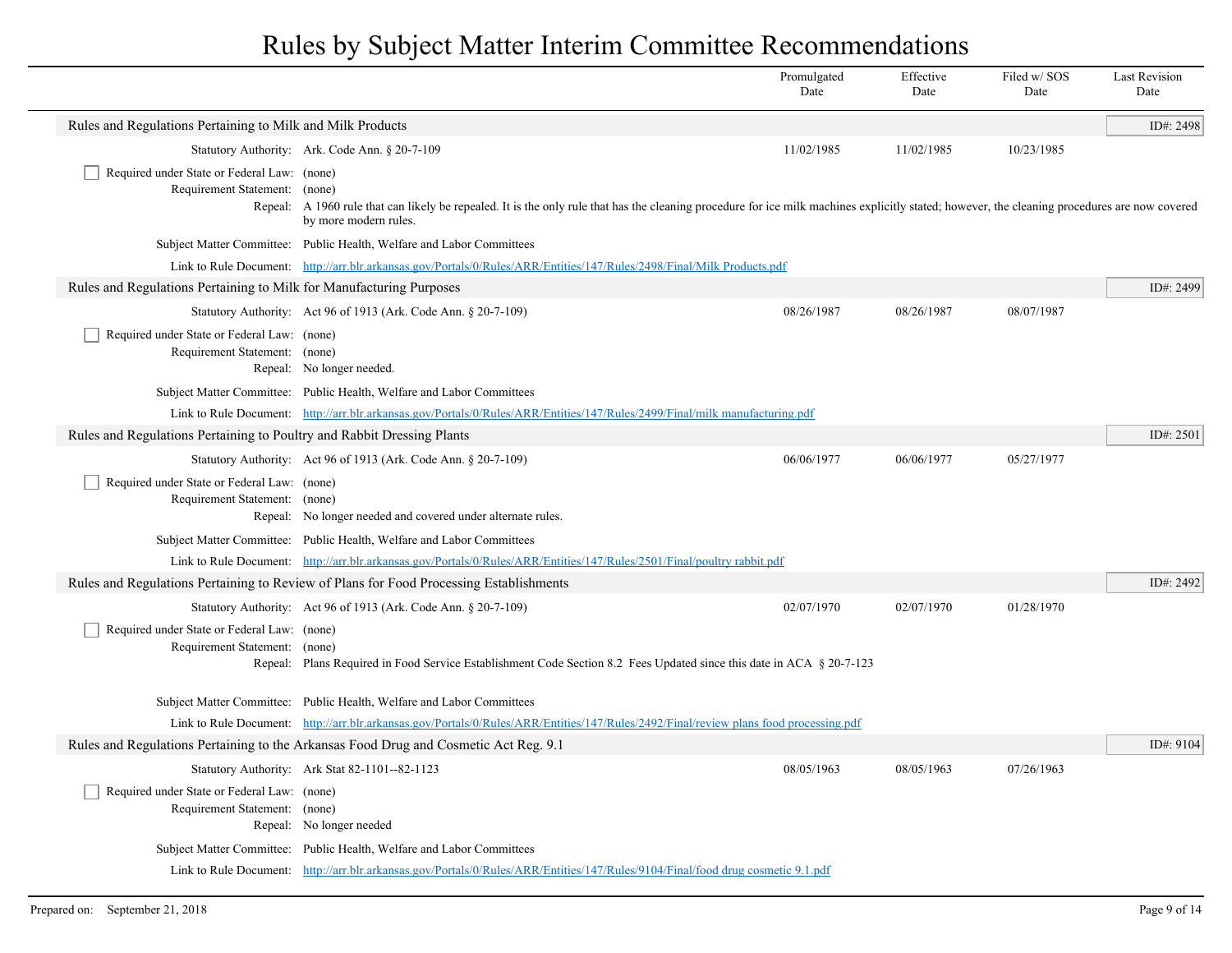|                                                                                |                                                                                                                                                                                                      | Promulgated<br>Date | Effective<br>Date | Filed w/SOS<br>Date | <b>Last Revision</b><br>Date |
|--------------------------------------------------------------------------------|------------------------------------------------------------------------------------------------------------------------------------------------------------------------------------------------------|---------------------|-------------------|---------------------|------------------------------|
|                                                                                | Rules and Regulations Pertaining to the Arkansas Meat and Meat Products Inspection Act                                                                                                               |                     |                   |                     | ID#: 9106                    |
|                                                                                | Statutory Authority: Ark. Code Ann. § 20-26-206                                                                                                                                                      | 07/22/1979          | 07/22/1979        | 07/12/1979          |                              |
| $ \mathbf{v} $ Required under State or Federal Law: Ark. Code Ann. § 20-26-206 | Requirement Statement: This is a requirement from Act 320 of 1967.<br>Repeal: Could likely be repealed as meat products are enforced pursuant to the USDA and FDA depending on the specific product. |                     |                   |                     |                              |
|                                                                                | Subject Matter Committee: Public Health, Welfare and Labor Committees                                                                                                                                |                     |                   |                     |                              |
|                                                                                | Link to Rule Document: http://arr.blr.arkansas.gov/Portals/0/Rules/ARR/Entities/147/Rules/9106/Final/meat inspection act.pdf                                                                         |                     |                   |                     |                              |
|                                                                                | Rules and Regulations Pertaining to the Control of Certain Health Hazardous Substances                                                                                                               |                     |                   |                     | ID#: 2420                    |
|                                                                                | Statutory Authority: Ark. Stat. Ann. 82-109,110; Ark. Stat. Ann. 81-414 et seq                                                                                                                       | 04/28/1978          | 04/28/1978        | 03/29/1978          |                              |
| Required under State or Federal Law: (none)<br>Requirement Statement: (none)   | Repeal: No longer needed                                                                                                                                                                             |                     |                   |                     |                              |
|                                                                                | Subject Matter Committee: Public Health, Welfare and Labor Committees                                                                                                                                |                     |                   |                     |                              |
|                                                                                | Link to Rule Document: http://arr.blr.arkansas.gov/Portals/0/Rules/ARR/Entities/147/Rules/2420/Final/control health hazard subs.pdf                                                                  |                     |                   |                     |                              |
|                                                                                | Rules and Regulations Pertaining to The Management of Special Waste from Health Care Related Facilities                                                                                              |                     |                   |                     | ID#: 2512                    |
|                                                                                | Statutory Authority: Act 96 of 1913, as amended, Ark. Code Ann. § 20-7-109                                                                                                                           | 05/27/1990          | 05/27/1990        | 05/17/1990          |                              |
| Required under State or Federal Law: (none)<br>Requirement Statement: (none)   | Repeal: No longer needed and superseded by Medical Waste Rules                                                                                                                                       |                     |                   |                     |                              |
|                                                                                | Subject Matter Committee: Public Health, Welfare and Labor Committees                                                                                                                                |                     |                   |                     |                              |
|                                                                                | Link to Rule Document: http://arr.blr.arkansas.gov/Portals/0/Rules/ARR/Entities/147/Rules/2512/Final/special waste health care facilities.pdf                                                        |                     |                   |                     |                              |
|                                                                                | Rules and Regulations Pertaining to the Manufacture, Processing, Storage, and Transportation of Ice                                                                                                  |                     |                   |                     | ID#: 2478                    |
| Statutory Authority: Act 96 of 1913                                            |                                                                                                                                                                                                      | 11/02/1985          | 11/02/1985        | 10/23/1985          |                              |
| Required under State or Federal Law: (none)<br>Requirement Statement: (none)   | Repeal: Covered as food item in FOOD SERVICE ESTABLISHMENT RULE.                                                                                                                                     |                     |                   |                     |                              |
|                                                                                | Subject Matter Committee: Public Health, Welfare and Labor Committees                                                                                                                                |                     |                   |                     |                              |
|                                                                                | Link to Rule Document: http://arr.blr.arkansas.gov/Portals/0/Rules/ARR/Entities/147/Rules/2478/Final/manufacture ice.pdf                                                                             |                     |                   |                     |                              |
|                                                                                | Rules and Regulations Pertaining to the Sale of Fresh or Prepackaged Pie or Sanwiches                                                                                                                |                     |                   |                     | ID#: 10669                   |
| Statutory Authority: Act 546 of 1963                                           |                                                                                                                                                                                                      | 05/27/1977          | 05/27/1977        | 05/27/1977          |                              |
| Required under State or Federal Law: (none)<br>Requirement Statement: (none)   | Repeal: No longer needed. Covered by the Food Service Establishment Rules.                                                                                                                           |                     |                   |                     |                              |
|                                                                                | Subject Matter Committee: Public Health, Welfare and Labor Committees                                                                                                                                |                     |                   |                     |                              |
|                                                                                | Link to Rule Document: http://arr.blr.arkansas.gov/Portals/0/Rules/ARR/Entities/147/Rules/10669/Final/pies sandwiches.pdf                                                                            |                     |                   |                     |                              |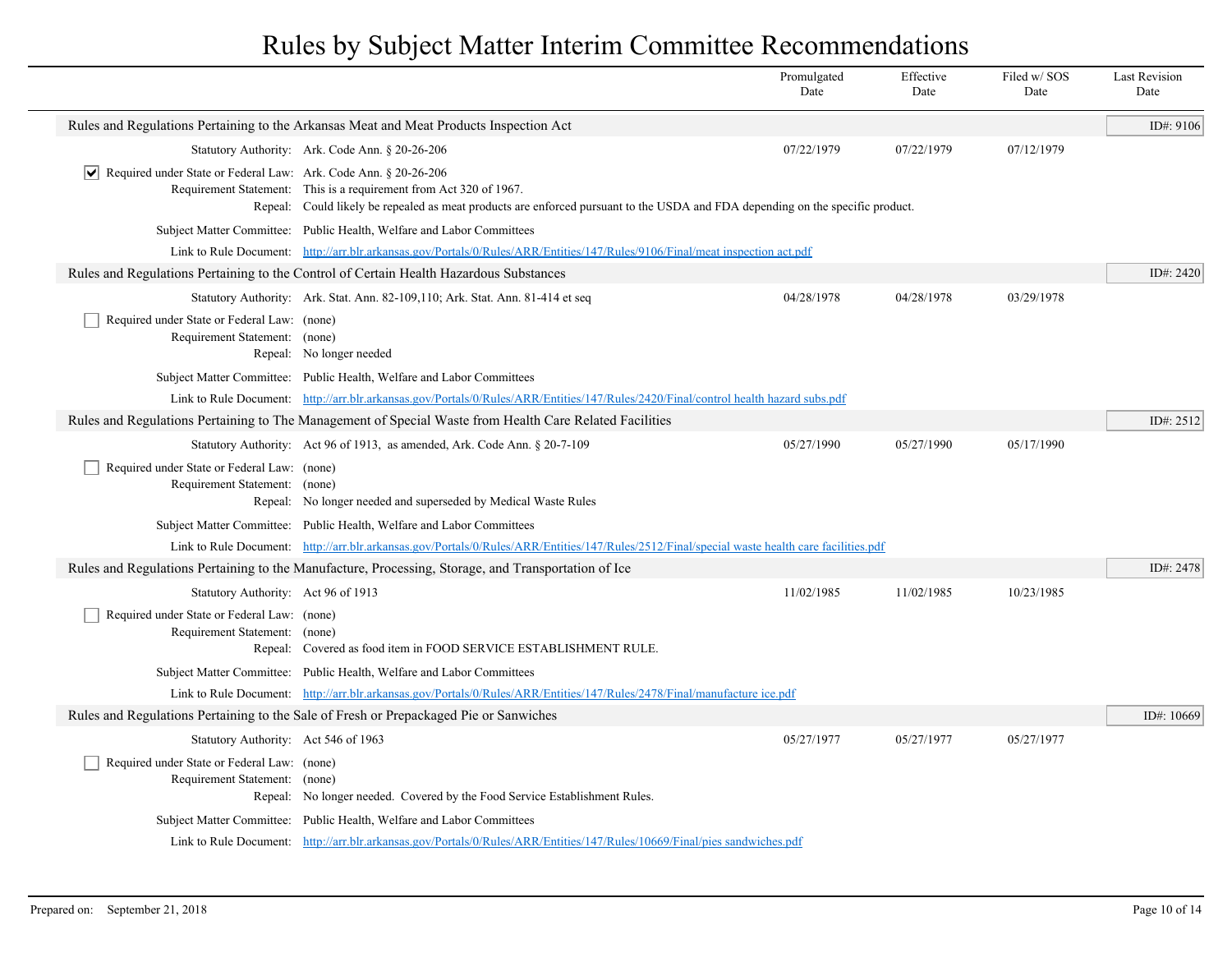|                                                                              |                                                                                                                                             | Promulgated<br>Date | Effective<br>Date | Filed w/SOS<br>Date | <b>Last Revision</b><br>Date |
|------------------------------------------------------------------------------|---------------------------------------------------------------------------------------------------------------------------------------------|---------------------|-------------------|---------------------|------------------------------|
| Rules and Regulations Pertaining to the Transportation of Dead Bodies        |                                                                                                                                             |                     |                   |                     | ID#: 2423                    |
|                                                                              | Statutory Authority: Act 96 of 1913 as amended and Act 85 of 1881 (Ark stats 1947, s82-110 and 111)                                         | 09/26/1964          | 09/26/1964        | 09/16/1964          |                              |
| Required under State or Federal Law: (none)<br>Requirement Statement: (none) | Repeal: No longer needed                                                                                                                    |                     |                   |                     |                              |
|                                                                              | Subject Matter Committee: Public Health, Welfare and Labor Committees                                                                       |                     |                   |                     |                              |
|                                                                              | Link to Rule Document: http://arr.blr.arkansas.gov/Portals/0/Rules/ARR/Entities/147/Rules/2423/Final/Transportation Bodies.pdf              |                     |                   |                     |                              |
| Rules and Regulations Pertaining to the Vending of Foods and Beverages       |                                                                                                                                             |                     |                   |                     | ID#: 2493                    |
|                                                                              | Statutory Authority: Act 96 of 1913 and Act 85 of 1881                                                                                      | 11/02/1985          | 11/02/1985        | 10/23/1985          |                              |
| Required under State or Federal Law: (none)<br>Requirement Statement: (none) | Repeal: Covered as food item in FOOD SERVICE ESTABLISHMENT RULE.                                                                            |                     |                   |                     |                              |
|                                                                              | Subject Matter Committee: Public Health, Welfare and Labor Committees                                                                       |                     |                   |                     |                              |
|                                                                              | Link to Rule Document: http://arr.blr.arkansas.gov/Portals/0/Rules/ARR/Entities/147/Rules/2493/Final/vending.pdf                            |                     |                   |                     |                              |
| Rules and Regulations Pertaining to Transporting of Frozen Food              |                                                                                                                                             |                     |                   |                     | ID#: $2503$                  |
|                                                                              | Statutory Authority: Act 96 of 1913 (Ark. Code Ann. § 20-7-109)                                                                             | 09/05/1968          | 09/05/1968        | 08/26/1968          |                              |
| Required under State or Federal Law: (none)<br>Requirement Statement: (none) | Repeal: Covered as food item in FOOD SERVICE ESTABLISHMENT RULE.                                                                            |                     |                   |                     |                              |
|                                                                              | Subject Matter Committee: Public Health, Welfare and Labor Committees                                                                       |                     |                   |                     |                              |
|                                                                              | Link to Rule Document: http://arr.blr.arkansas.gov/Portals/0/Rules/ARR/Entities/147/Rules/2503/Final/transporting frozen food.pdf           |                     |                   |                     |                              |
| Rules and Regulations Regarding Food Preparations Content and Display        |                                                                                                                                             |                     |                   |                     | ID#: 2481                    |
|                                                                              | Statutory Authority: Ark Stats 82-1101-82-1123                                                                                              | 11/02/1985          | 11/02/1985        | 10/23/1985          |                              |
| Required under State or Federal Law: (none)<br>Requirement Statement: (none) | Repeal: Covered under other rules                                                                                                           |                     |                   |                     |                              |
|                                                                              | Subject Matter Committee: Public Health, Welfare and Labor Committees                                                                       |                     |                   |                     |                              |
|                                                                              | Link to Rule Document: http://arr.blr.arkansas.gov/Portals/0/Rules/ARR/Entities/147/Rules/2481/Final/content display food drug cosmetic.pdf |                     |                   |                     |                              |
| Rules Governing State Sponsored Home Visitation Programs                     |                                                                                                                                             |                     |                   |                     | ID#: 2403                    |
|                                                                              | Statutory Authority: Ark. Code Ann. § 20-78-901--908                                                                                        | 05/30/2014          | 05/30/2014        | 05/01/2014          |                              |
| Required under State or Federal Law: (none)<br>Requirement Statement: (none) | Repeal: Authority repealed by Act 896 of 2017.                                                                                              |                     |                   |                     |                              |
|                                                                              | Subject Matter Committee: Public Health, Welfare and Labor Committees                                                                       |                     |                   |                     |                              |
|                                                                              | Link to Rule Document: http://arr.blr.arkansas.gov/Portals/0/Rules/ARR/Entities/147/Rules/2403/Final/state spons home visit.pdf             |                     |                   |                     |                              |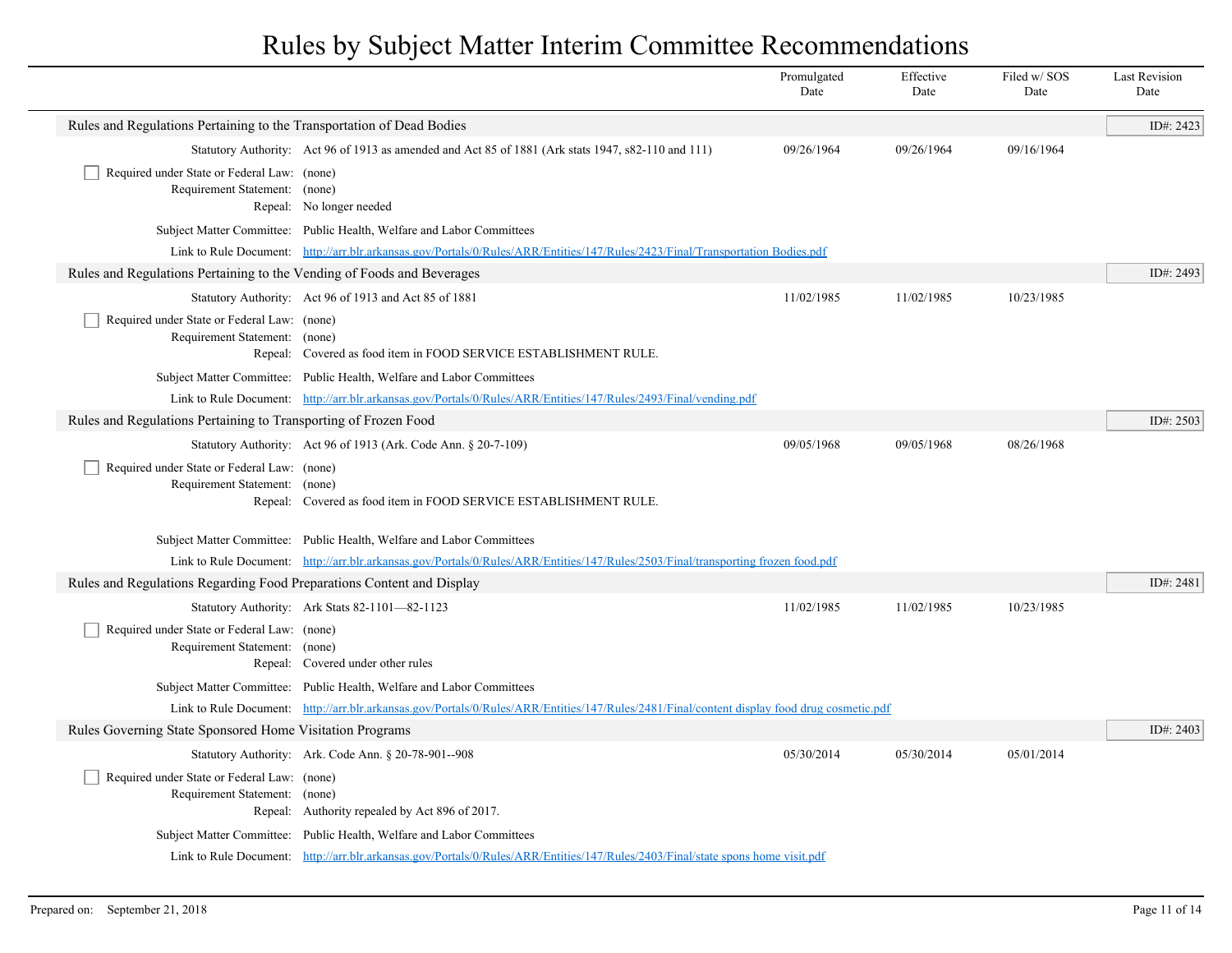|                                                                              |                                                                                                                                                                                                               | Promulgated<br>Date | Effective<br>Date | Filed w/SOS<br>Date | <b>Last Revision</b><br>Date |
|------------------------------------------------------------------------------|---------------------------------------------------------------------------------------------------------------------------------------------------------------------------------------------------------------|---------------------|-------------------|---------------------|------------------------------|
| Rules Pertaining to Control of Communicable Disease                          |                                                                                                                                                                                                               |                     |                   |                     | ID#: 9112                    |
|                                                                              | Statutory Authority: Ark. Code Ann. 20-7-109                                                                                                                                                                  | 03/20/1994          | 03/20/1994        | 03/10/1994          |                              |
| Required under State or Federal Law: (none)                                  |                                                                                                                                                                                                               |                     |                   |                     |                              |
| Requirement Statement: (none)                                                | Repeal: Old version that has been replaced by Reportable Disease Rule                                                                                                                                         |                     |                   |                     |                              |
|                                                                              | Subject Matter Committee: Public Health, Welfare and Labor Committees                                                                                                                                         |                     |                   |                     |                              |
|                                                                              | Link to Rule Document: http://arr.blr.arkansas.gov/Portals/0/Rules/ARR/Entities/147/Rules/9112/Final/Control Communicable Disease.pdf                                                                         |                     |                   |                     |                              |
| Rules Pertaining to Emergency Medical Services Revolving Fund Authority      |                                                                                                                                                                                                               |                     |                   |                     | ID#: 2436                    |
|                                                                              | Statutory Authority: Ark. Code Ann. § 20-13-101                                                                                                                                                               | 07/13/1990          | 07/13/1990        | 07/03/1979          |                              |
| Required under State or Federal Law: (none)                                  |                                                                                                                                                                                                               |                     |                   |                     |                              |
| Requirement Statement: (none)                                                |                                                                                                                                                                                                               |                     |                   |                     |                              |
|                                                                              | Repeal: The revolving fund is still viable, but the rules are no longer necessary. Unable to locate file.                                                                                                     |                     |                   |                     |                              |
|                                                                              | Subject Matter Committee: Public Health, Welfare and Labor Committees                                                                                                                                         |                     |                   |                     |                              |
| Rules Pertaining to Food, Drug, and Cosmetic Act                             | Link to Rule Document: http://arr.blr.arkansas.gov/Portals/0/Rules/ARR/Entities/147/Rules/2436/Final/EMS Revolving Fund Authority.pdf                                                                         |                     |                   |                     | ID#: 2393                    |
| Statutory Authority: Act 415 of 1953                                         |                                                                                                                                                                                                               | 11/02/1985          | 11/02/1985        | 10/23/1985          |                              |
| Required under State or Federal Law: (none)                                  |                                                                                                                                                                                                               |                     |                   |                     |                              |
| Requirement Statement: (none)                                                |                                                                                                                                                                                                               |                     |                   |                     |                              |
|                                                                              | Repeal: No longer needed and superseded by other laws.                                                                                                                                                        |                     |                   |                     |                              |
|                                                                              | Subject Matter Committee: Public Health, Welfare and Labor Committees                                                                                                                                         |                     |                   |                     |                              |
|                                                                              | Link to Rule Document: http://arr.blr.arkansas.gov/Portals/0/Rules/ARR/Entities/147/Rules/2393/Final/food drug cosmetic amend.pdf                                                                             |                     |                   |                     |                              |
| Rules Pertaining to Labeling of Small Packages                               |                                                                                                                                                                                                               |                     |                   |                     | ID#: 2395                    |
|                                                                              | Statutory Authority: Ark. Stat. Ann. 82-110, 82-1119, 82-1115(b)                                                                                                                                              | 09/09/1981          | 09/09/1981        | 07/21/1981          |                              |
| Required under State or Federal Law: (none)<br>Requirement Statement: (none) |                                                                                                                                                                                                               |                     |                   |                     |                              |
|                                                                              | Repeal: Likely no longer needed and superseded by federal law.                                                                                                                                                |                     |                   |                     |                              |
|                                                                              | Subject Matter Committee: Public Health, Welfare and Labor Committees                                                                                                                                         |                     |                   |                     |                              |
|                                                                              | Link to Rule Document: http://arr.blr.arkansas.gov/Portals/0/Rules/ARR/Entities/147/Rules/2395/Final/labeling small packages.pdf                                                                              |                     |                   |                     |                              |
|                                                                              | Rules Pertaining to the Use of Toxic Substances and Etiologic Agents for Experimental Purposes                                                                                                                |                     |                   |                     | ID#: 9109                    |
|                                                                              | Statutory Authority: Act 96 of 1913 (Ark. Code Ann. 20-7-109)                                                                                                                                                 | 10/17/1977          | 10/17/1977        | 10/07/1977          |                              |
| Required under State or Federal Law: (none)                                  |                                                                                                                                                                                                               |                     |                   |                     |                              |
| Requirement Statement: (none)                                                |                                                                                                                                                                                                               |                     |                   |                     |                              |
|                                                                              | Repeal: No longer needed with the passage of Act 1080 of 2003.                                                                                                                                                |                     |                   |                     |                              |
|                                                                              | Subject Matter Committee: Public Health, Welfare and Labor Committees<br>Link to Rule Document: http://arr.blr.arkansas.gov/Portals/0/Rules/ARR/Entities/147/Rules/9109/Final/toxic subs etiologic agents.pdf |                     |                   |                     |                              |
|                                                                              |                                                                                                                                                                                                               |                     |                   |                     |                              |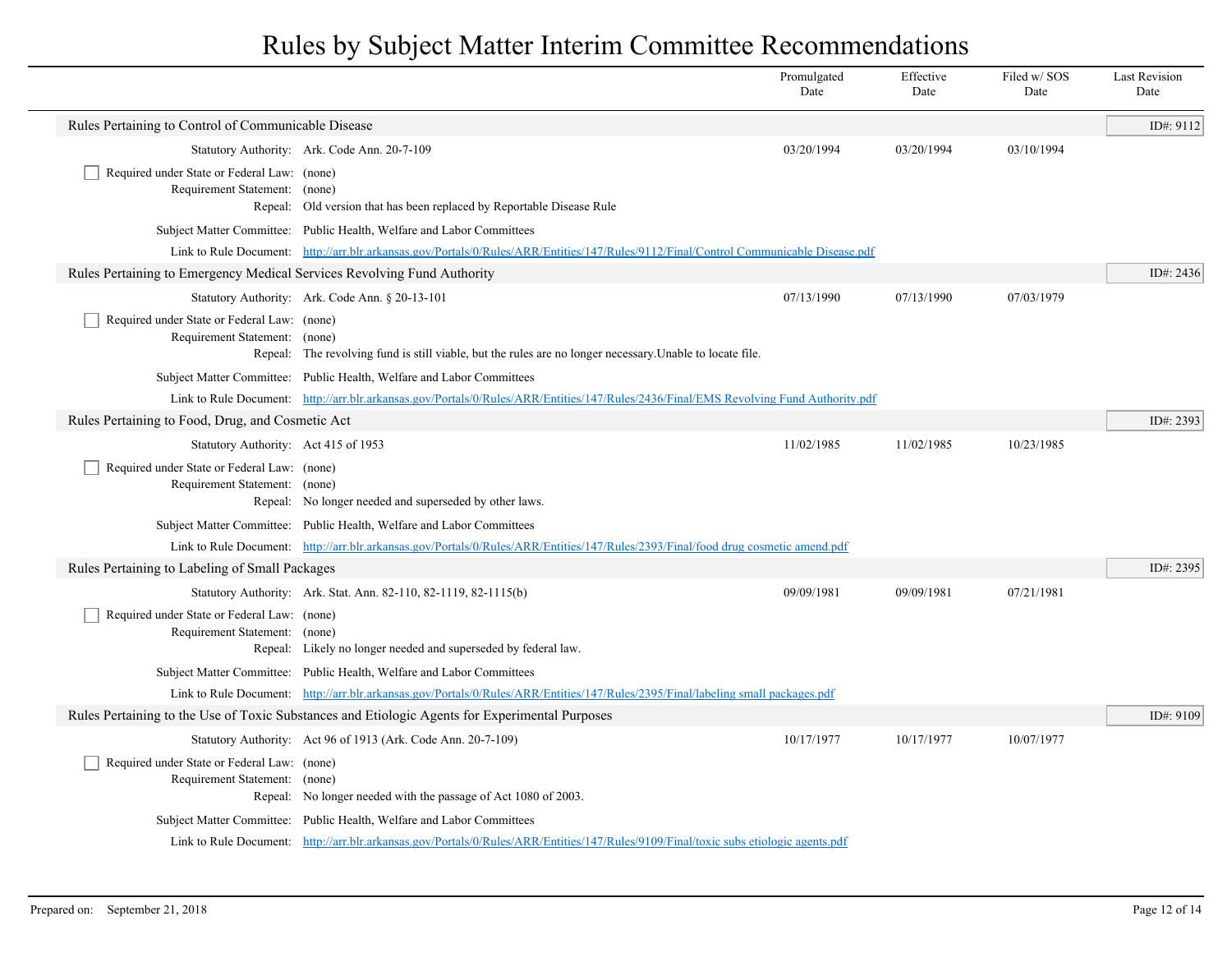|                                                                              |                                                                                                                                    | Promulgated<br>Date | Effective<br>Date | Filed w/ SOS<br>Date | <b>Last Revision</b><br>Date |  |  |
|------------------------------------------------------------------------------|------------------------------------------------------------------------------------------------------------------------------------|---------------------|-------------------|----------------------|------------------------------|--|--|
| Rules Pertaining to Water Supply Operator Licensing                          |                                                                                                                                    |                     |                   |                      | ID#: 2446                    |  |  |
|                                                                              | Statutory Authority: Act 96 of 1913, Act 333 of 1957                                                                               | 01/01/1987          | 01/01/1987        | 11/17/1986           |                              |  |  |
| Required under State or Federal Law: (none)<br>Requirement Statement: (none) | Repeal: Replaced by a more current rule.                                                                                           |                     |                   |                      |                              |  |  |
|                                                                              | Subject Matter Committee: Public Health, Welfare and Labor Committees                                                              |                     |                   |                      |                              |  |  |
|                                                                              | Link to Rule Document: http://arr.blr.arkansas.gov/Portals/0/Rules/ARR/Entities/147/Rules/2446/Final/water supply operator.pdf     |                     |                   |                      |                              |  |  |
| Sale and Distribution of Pet Turtles                                         |                                                                                                                                    |                     |                   |                      | ID#: 9118                    |  |  |
| Statutory Authority: Act 96 of 1913                                          |                                                                                                                                    | 12/25/1972          | 12/25/1972        | 12/15/1972           |                              |  |  |
| Required under State or Federal Law: (none)<br>Requirement Statement: (none) | Repeal: Unable to locate rule in file                                                                                              |                     |                   |                      |                              |  |  |
|                                                                              | Subject Matter Committee: Public Health, Welfare and Labor Committees                                                              |                     |                   |                      |                              |  |  |
|                                                                              | Link to Rule Document: http://arr.blr.arkansas.gov/Portals/0/Rules/ARR/Entities/147/Rules/9118/Final/Pet Turtles.pdf               |                     |                   |                      |                              |  |  |
| Sale and/or Shipment of Viable Pathogenic Organisms                          |                                                                                                                                    |                     |                   |                      | ID#: 9110                    |  |  |
| Statutory Authority: Act 96 of 1913                                          |                                                                                                                                    | 12/20/1966          | 12/20/1966        | 12/10/1966           |                              |  |  |
| Required under State or Federal Law: (none)<br>Requirement Statement: (none) | Repeal: Likely no longer needed. A 1966 rule.                                                                                      |                     |                   |                      |                              |  |  |
|                                                                              | Subject Matter Committee: Public Health, Welfare and Labor Committees                                                              |                     |                   |                      |                              |  |  |
|                                                                              | Link to Rule Document: http://arr.blr.arkansas.gov/Portals/0/Rules/ARR/Entities/147/Rules/9110/Final/sale ship pathogenic orgs.pdf |                     |                   |                      |                              |  |  |
|                                                                              | The Collection, Processing, and Storage of Citrated Whole Blood, Blood Plasma, and Related Products                                |                     |                   |                      | ID#: 2463                    |  |  |
| Statutory Authority: Act 96 of 1913                                          |                                                                                                                                    | 11/22/1985          | 11/22/1985        | 11/12/1985           |                              |  |  |
| Required under State or Federal Law: (none)<br>Requirement Statement: (none) | Repeal: No state licensure by HFS/SDH for these blood donation /plasma centers. These do fall under the authority of FDA           |                     |                   |                      |                              |  |  |
|                                                                              | Subject Matter Committee: Public Health, Welfare and Labor Committees                                                              |                     |                   |                      |                              |  |  |
|                                                                              | Link to Rule Document: http://arr.blr.arkansas.gov/Portals/0/Rules/ARR/Entities/147/Rules/2463/Final/blood plasma.pdf              |                     |                   |                      |                              |  |  |
| The Uniform Controlled Substances Act                                        |                                                                                                                                    |                     |                   |                      | ID#: 9114                    |  |  |
| Statutory Authority: Act 96 of 1913                                          |                                                                                                                                    | 06/11/1972          | 06/11/1972        | 06/01/1972           |                              |  |  |
| Required under State or Federal Law: (none)<br>Requirement Statement: (none) | Repeal: Likely not needed                                                                                                          |                     |                   |                      |                              |  |  |
|                                                                              | Subject Matter Committee: Public Health, Welfare and Labor Committees                                                              |                     |                   |                      |                              |  |  |
|                                                                              | Link to Rule Document: http://arr.blr.arkansas.gov/Portals/0/Rules/ARR/Entities/147/Rules/9114/Final/uniform controlled subs.pdf   |                     |                   |                      |                              |  |  |

 $\overline{\phantom{a}}$